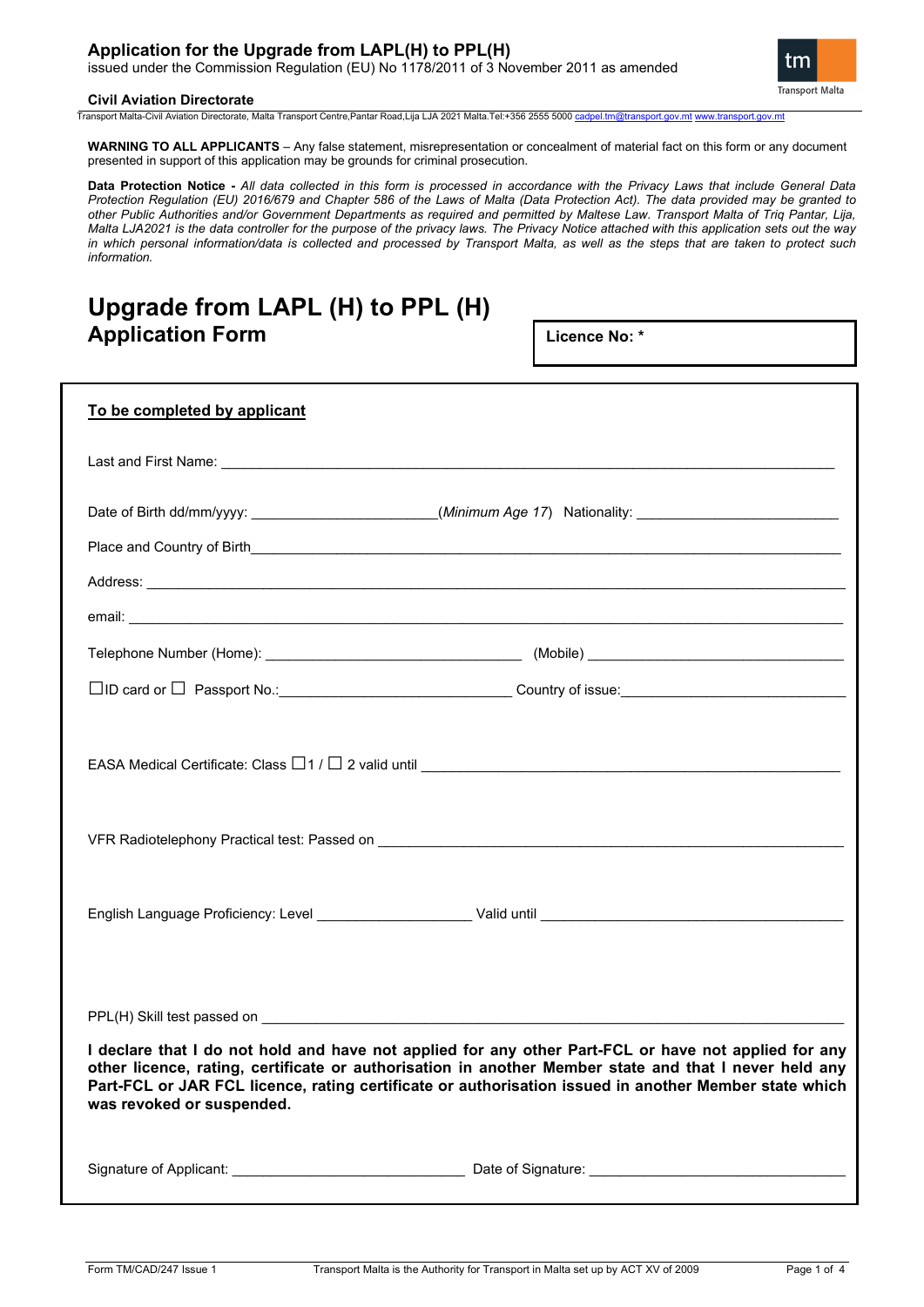**\_Civil Aviation Directorate**<br>Transport Malta-Civil Aviation Directorate, Malta Transport Centre,Pantar Road,Lija LJA 2021 Malta.Tel:+356 2555 5000 <u>[cadpel.tm@transport.gov.mt](mailto:cadpel.tm@transport.gov.mt) www.transport.gov.m</u>

# **Upgrade from LAPL (H) to PPL (H) Application form**

**Licence No: \***

| Dual Flight Instruction hours completed: ___________ Minimum 5 hrs                 |  |                                                                                                                                                                                            |
|------------------------------------------------------------------------------------|--|--------------------------------------------------------------------------------------------------------------------------------------------------------------------------------------------|
| To be completed by Instructor supervising qualifying Solo Navigation flight        |  |                                                                                                                                                                                            |
| landings at 2 aerodromes different from the aerodrome of departure have been made. |  | Solo Cross country flight of ________________________________km Min 185 km (100NM) during which full stop                                                                                  |
|                                                                                    |  |                                                                                                                                                                                            |
|                                                                                    |  |                                                                                                                                                                                            |
|                                                                                    |  |                                                                                                                                                                                            |
|                                                                                    |  |                                                                                                                                                                                            |
|                                                                                    |  |                                                                                                                                                                                            |
|                                                                                    |  |                                                                                                                                                                                            |
|                                                                                    |  |                                                                                                                                                                                            |
|                                                                                    |  |                                                                                                                                                                                            |
|                                                                                    |  | The ATO confirms that the candidate has been trained according to the approved syllabus, assures the required<br>proficiency level and recommends the applicant for the PPL(H) Skill test. |
|                                                                                    |  |                                                                                                                                                                                            |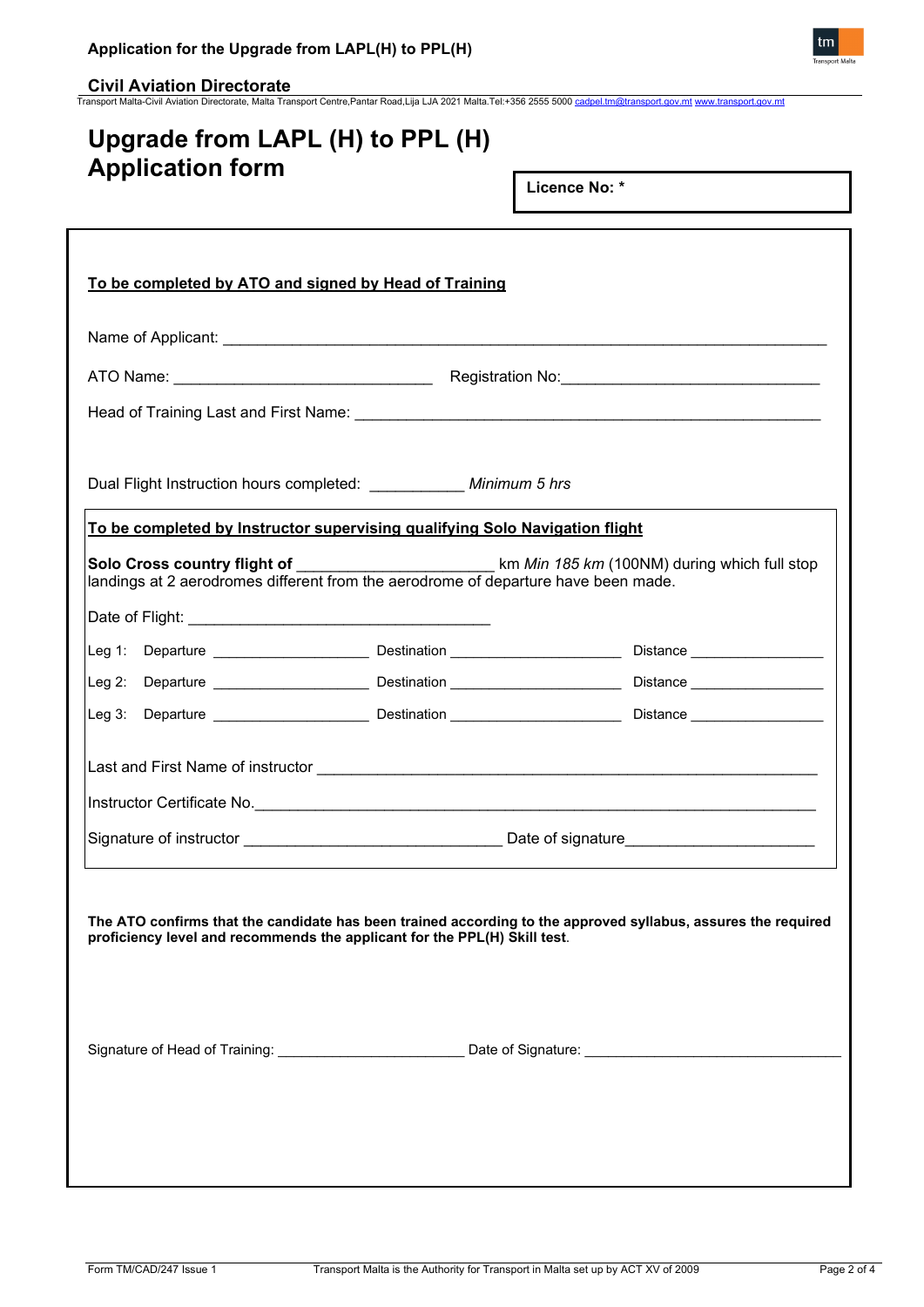**Civil Aviation Directorate** Transport Malta-Civil Aviation Directorate, Malta Transport Centre,Pantar Road,Lija LJA 2021 Malta.Tel:+356 2555 5000 [cadpel.tm@transport.gov.mt](mailto:cadpel.tm@transport.gov.mt) [www.transport.gov.mt](http://www.transport.gov.mt/)

## **LAPL (H) to PPL (H) Application form**

**Licence No:** 



## **Transport Malta – Civil Aviation Directorate Bank Details:**

Bank Name: Bank of Valletta Bank Branch: Naxxar Bank Address: 38, Triq tal-Labour, Naxxar NXR 9020 Bank's BIC Code: VALLMTMT Sort Code: 22013 Account Holder: Transport Malta – Civil Aviation Directorate Account No: 12000580013 IBAN No: MT13VALL 22013 0000 000 12000 5800 13

### **It is important to send all the documents to avoid a delay in the issue of the licence.**

**Fee**: The applicable fee in the Malta Air Navigation Order / Scheme of Charges on the Transport Malta website has to be submitted with the application.

**Queries**: If you need additional information send an email to [cadpel.tm@transport.gov.mt](mailto:cadpel.tm@transport.gov.mt) to the **attention** of **Personnel Licensing Section, Civil Aviation Directorate** giving your contact telephone number.

**Send completed form to**: Transport Malta - CAD, Pantar Road Lija, LJA 2021, Malta